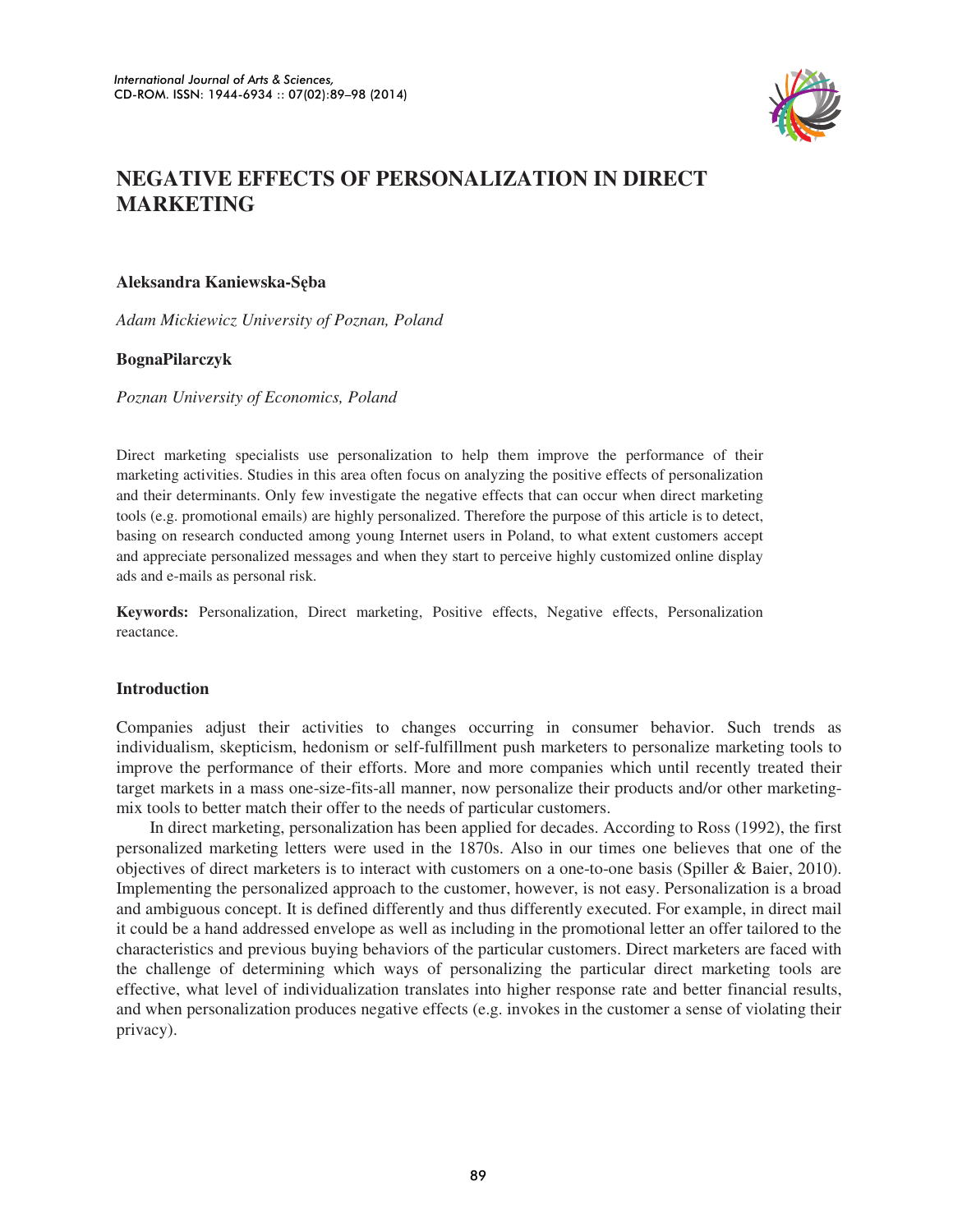The effects of personalization of direct marketing activities will be the subject of this article. Special attention will be put on the relatively seldom discussed in the literature negative aspects of individualizing direct marketing online.

# **Various Faces of Personalization**

The literature review reveals different approaches to personalization. For example, Peppers and Rogers (1997) treat personalization as a process in which, by using the information about the customer, a targeted solution to that customer is provided. Personalization may be equated with matching all the marketingmix to the features and needs of the specific customer, but it may also indicate adjusting one of marketing tools, particularly marketing communication. One can quote here Imhoff et al. (2001), who describe personalization as "the ability of a company to recognize and treat its customers as individuals through personal messaging, targeted banner ads, special offers on bill, or other personal transactions", or the perspective of Roberts (2003), who views personalization as "the process of preparing an individualized communication for a specific person based on stated or implied preferences". Also, White et al. (2008) in line with Postma and Brokke (2002) use the term personalization as a form of communication that sends different recipients different messages tailored to their individual characteristics and preferences.

In the context of discussing the essence of personalization, it offer appears in parallel with the term customization. The definitions presented in the subject literature present the relationship between the two terms along different lines. Sometimes personalization and customization are treated synonymously, at other times customization is presented as one of the ways of personalization, and yet in other definitions both terms are regarded as clearly distinctive (see Table 1.)

| <b>Author</b>              | <b>Interrelationship</b>                                                                                                                                                                                                                                                                                                                               |
|----------------------------|--------------------------------------------------------------------------------------------------------------------------------------------------------------------------------------------------------------------------------------------------------------------------------------------------------------------------------------------------------|
| Peppers et al. (1999)      | It's not important to distinguish between personalization and<br>customization                                                                                                                                                                                                                                                                         |
| Hanson $(2000)$            | Customization is a part of the personalization concept and different<br>levels of personalization create a continuum                                                                                                                                                                                                                                   |
| Imhoff et al. $(2001)$     | Customization is a part of the personalization concept                                                                                                                                                                                                                                                                                                 |
| Wind and Rangaswamy (2001) | Customization is a more advanced form of personalization                                                                                                                                                                                                                                                                                               |
| Coner (2003)               | It's important to distinguish between personalization and customization.<br>Customization is a form of personalization that is done by customer                                                                                                                                                                                                        |
| Arora et al. (2008)        | It's important to distinguish between personalization and customization.<br>Personalization occurs when the firm decides what marketing-mix is<br>suitable for the individual. It is based on previously collected customer<br>data. Customization occurs when the customer pro-actively specifies<br>one or more elements of his or her marketing-mix |

**Table 1.** Personalization versus customization.

Source: own work based on (Vesanen, 2007) and (Arora et al., 2008).

Diverse understanding and defining personalization is also the case about specific tools of marketing communications. It is especially noticeable in direct marketing, where - as mentioned earlier – communication with customers on a personal, individual basis is one of the fundamental tasks of marketers. The diverse nature of activities within direct marketing (e.g. direct mail, telemarketing, emails, online display ads, mobile applications, direct response advertising, etc.), the development of informational technologies and marketers' inventiveness translate into a multitude of personalization methods. Table 2. shows, on the basis of merely one of direct marketing tools - direct mail, how different personalized communication with customers can be.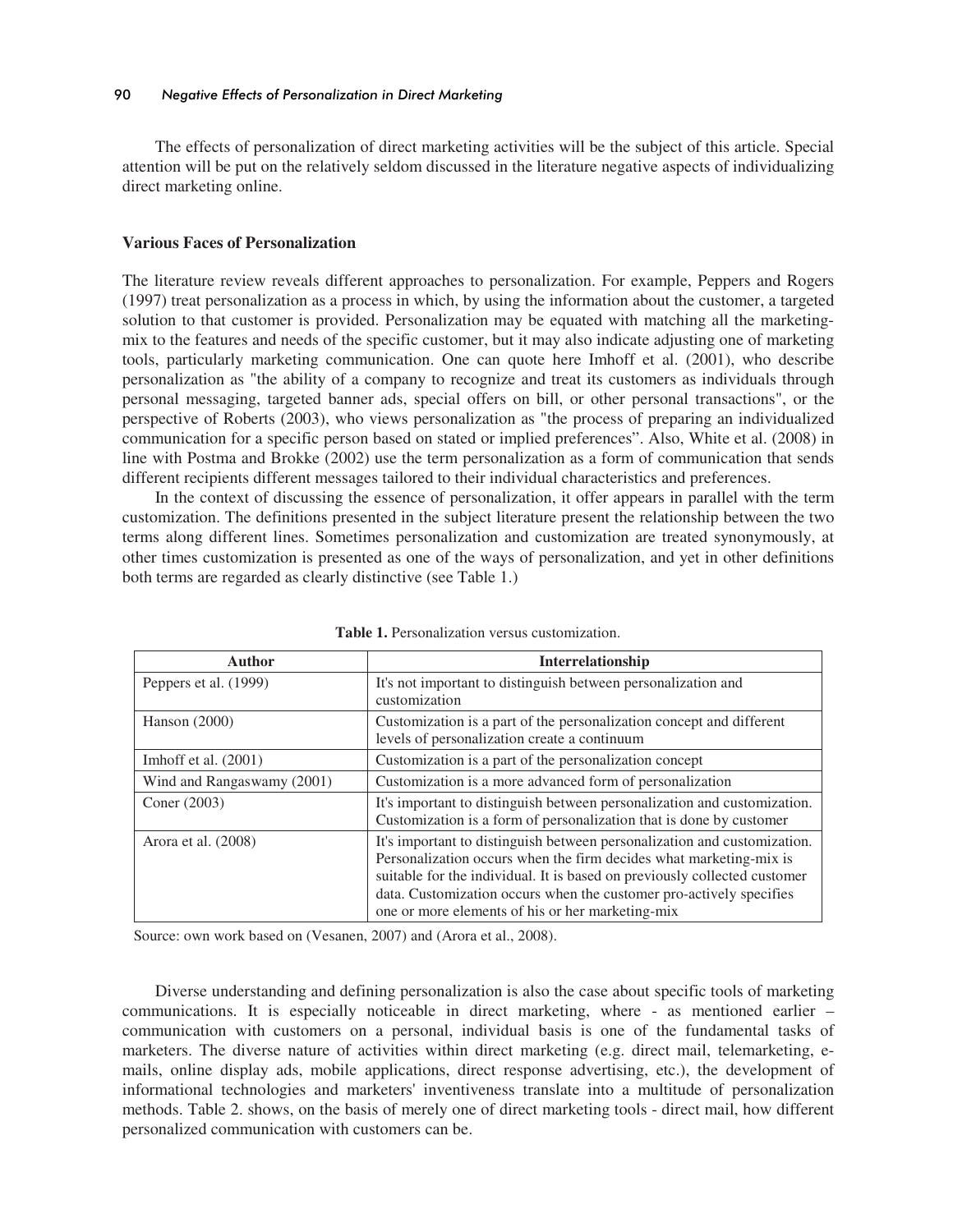| <b>Author</b>                                                                                                       | <b>Personalization methods</b>                                                                                    |  |  |
|---------------------------------------------------------------------------------------------------------------------|-------------------------------------------------------------------------------------------------------------------|--|--|
| Forsythe (1977)                                                                                                     | Letter addressed by name                                                                                          |  |  |
| Pressley (1978), Childers et al.<br>(1980)                                                                          | Handwritten postscript on a cover letter                                                                          |  |  |
| Little and Pressley (1980)                                                                                          | Inclusion of card with handwritten phase                                                                          |  |  |
| Wunder and Wynn (1988), Neider<br>and Sugrue (1983),<br>Tezinde, Smith, & Murphy (2002),<br>McCoy and Hargie (2007) | Hand addressed envelope                                                                                           |  |  |
| James and Hairong (1993)                                                                                            | Creating an impression that the recipient's address is handwritten                                                |  |  |
| Clark and Kaminski (1988)                                                                                           | Handwritten cover letter and signature and individual salutation                                                  |  |  |
| Byrom and Bennison (2000)                                                                                           | Envelope with handwritten address and postage stamp                                                               |  |  |
| Cycyota and Harrison (2002)                                                                                         | Handwritten yellow sticky note attached signed by research team<br>member and personal salutation on cover letter |  |  |
| Larson and Chow (2003)                                                                                              | Personalized letter                                                                                               |  |  |

**Table 2.** Personalization methods used in direct mail packages and mail surveys.

Source: own work based on (McCoy & Hargie, 2007) and (Tezinde et al., 2002).

The great variety can also be observed in ways of individualizing other tools of direct marketing. For example, modern tools of direct marketing online such as display ads or e-mails can be personalized by including in the message content:

- the first name and/or surname of the recipient,
- a reference to the recipient's place of residence,
- a reference to the recipient's characteristics (e.g. gender, age, education),
- a reference to information that the recipient previously searched online,
- a reference to previous online shopping.

## **Effects of Personalization**

Personalization can create benefits both for the customer and the marketer. For the consumer, it may signify a better preference match, better offer and better communication (Vesanen, 2007). It may show the customer that he/she is individually important (Dillman, 1978).

Personalization can also bring benefits for direct marketers: ability to set higher prices for the product/service, higher profits, better response (measured in response rate, click trough rate or opening rate), customer satisfaction and loyalty, differentiation from competitor (Arora et al., 2008; Postma & Brokke, 2002; Vesanen, 2007). It may evoke a norm of reciprocity (Gendall, Hoek, & Brennan, 1998). According to Helgeson (1994) even a simple way of personalizing an envelope (its handwritten address) is less likely to be perceived as junk mail.

One needs to emphasize that the use of personalization does not always lead to the above effects. The findings on the effectiveness of personalization in increasing the response are inconclusive (McCoy & Hargie, 2007; Postma & Brokke, 2002). Some studies confirm what was stated above - they demonstrate that the usage of personalization increases response rates or click through rates (e.g. Malthouse & Elsner, 2006; Postma & Brokke, 2002). Other findings show that "the personal touch" has no significant impact on the number of replies (e.g. Byrom & Bennison, 2000; Porter & Whitcomb, 2003), and others yet revealed that personalization significantly decreases the number of responses (e.g. Neider & Sugrue, 1983).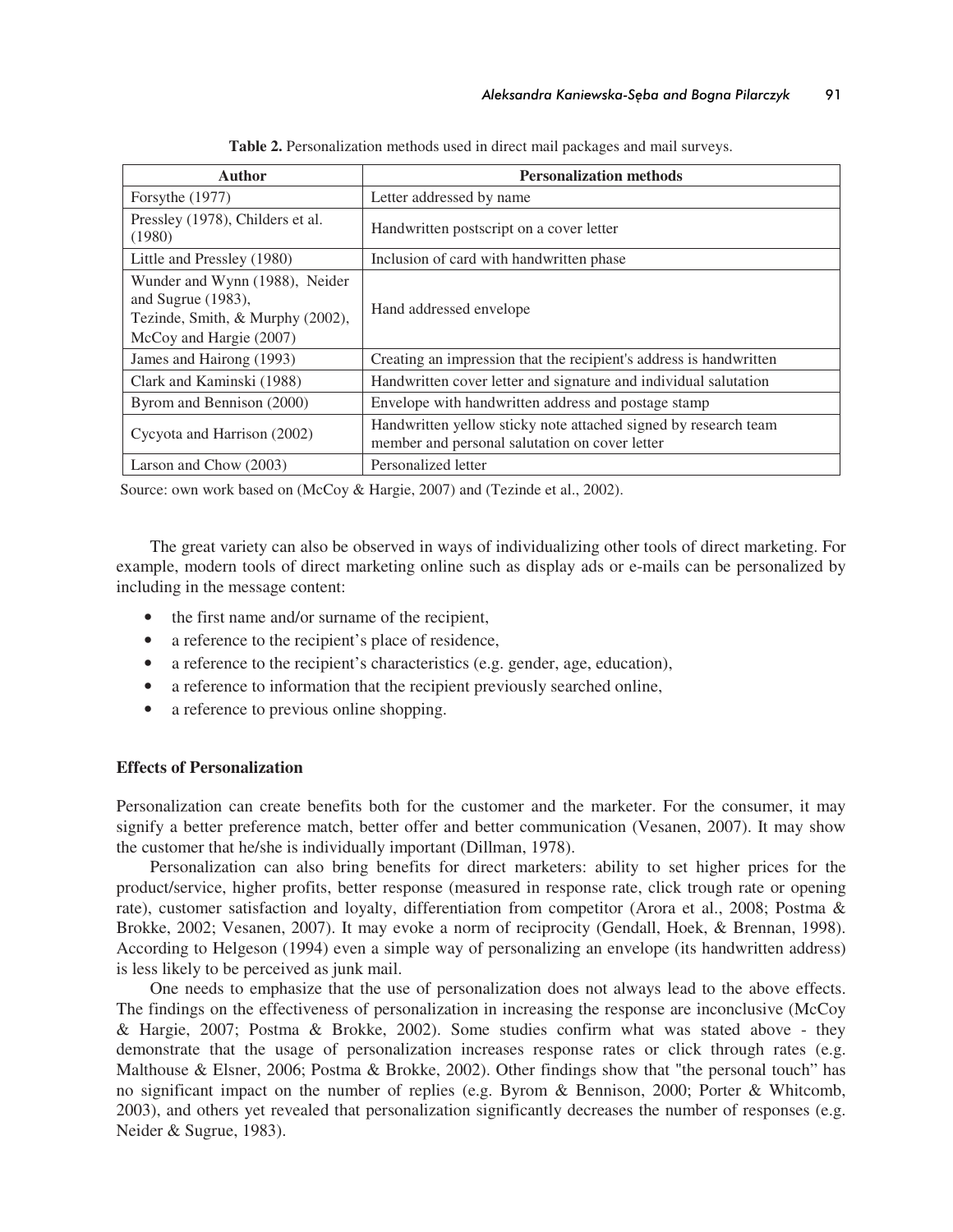## 92 *Negative Effects of Personalization in Direct Marketing*

Moreover, the form of personalization considered effective in one industry or relation to a specific segment of buyers, may prove ineffective in a different market environment. It is worth drawing a distinction between the effects of personalization in activities of companies directing their offer to individual customers and those operating in the business-to-business sphere. For example, Neider and Sugrue (1983) suggest that hand-addressed envelopes may be a sign of lack of professionalism in marketing activities undertaken on the business-to-business market.

Personalization may be expensive. Individualization of direct marketing tools is not a technical problem nowadays. It is possible to personalize the recipient data not only on the envelope or in the email subject line, but also in the content of the message (e.g. a cover letter). However, this requires access to a good database and implementation of adequate software (Arora et al., 2008), which often equals higher costs but not necessarily greater profits.

The right personalization, i.e. adequate to the customer's needs and the state of customer-supplier relations, should be based on the proper use of demographic, psycho-graphic and/or behavioral data. Meanwhile, numerous companies limit personalization to placing in the message content the first and/or the second name of the customer without adding any other personalization details. Such seeming personalization already at first glance creates an impression of mass communication and usually results in a negative reception by customers.

Showing negative effects of personalization, one needs to mention the other extreme - using too much information about the customer in constructing the message. Fundamental in personalization is the idealistic notion that the offer and/or marketing communication must be closely matched with the customer's needs and preferences. However, as White et al. (2008) indicate, highly personalized messages can backfire, resulting in personalization reactance. That reactance occurs when customers are under impression that they are too identifiable or observable by the company.

To summarize the deliberations based on the literature review, one ought to emphasize that researchers usually analyze the positive effects of personalization in direct marketing. Only few studies investigate the negative effects that can occur when direct marketing tools (e.g. promotional e-mails) are highly personalized. What is more, most studies are concerned with the effects of personalization of direct mail. There are significantly fewer articles discussing the advantages and disadvantages of other modern tools of direct marketing (Postma & Brokke, 2002; White et al., 2008). Therefore, the purpose of own research was to detect to what extent customers accept and appreciate personalized online display ads and e-mails, and when they start to perceive the highly customized direct marketing communication as personal risk.

#### **Methodology of Own Research and Respondents' Characteristics**

The research was exploratory in nature. The data was collected with the use of an online survey. Snowball sampling was applied in the sample selection. It was conducted among 90 active Polish Internet users in June 2014. Persons aged 18-40 with secondary and higher educations were intentionally selected for the research, assuming that they constitute the most experienced and aware (also as recipients of marketing activities) group of Polish Internet users. Detailed data concerning their demographic profile is depicted in Table 3.

The survey questionnaire consisted of 7 questions: 2 in the main part and 5 demographics questions. First the respondents were asked which forms of personalized marketing communications they came across in the preceding three months. The second question contained a scale comprising 14 statements. The respondents could determine to what extent they agreed with the given statements using the 5-point Likert scale. Its use was aimed at determining the respondents' attitude to the selected ways of direct marketing personalization and their willingness to share data in an online environment.

In the demographics part, the questions related to gender, age, place of residence, education level and economic situation of respondents.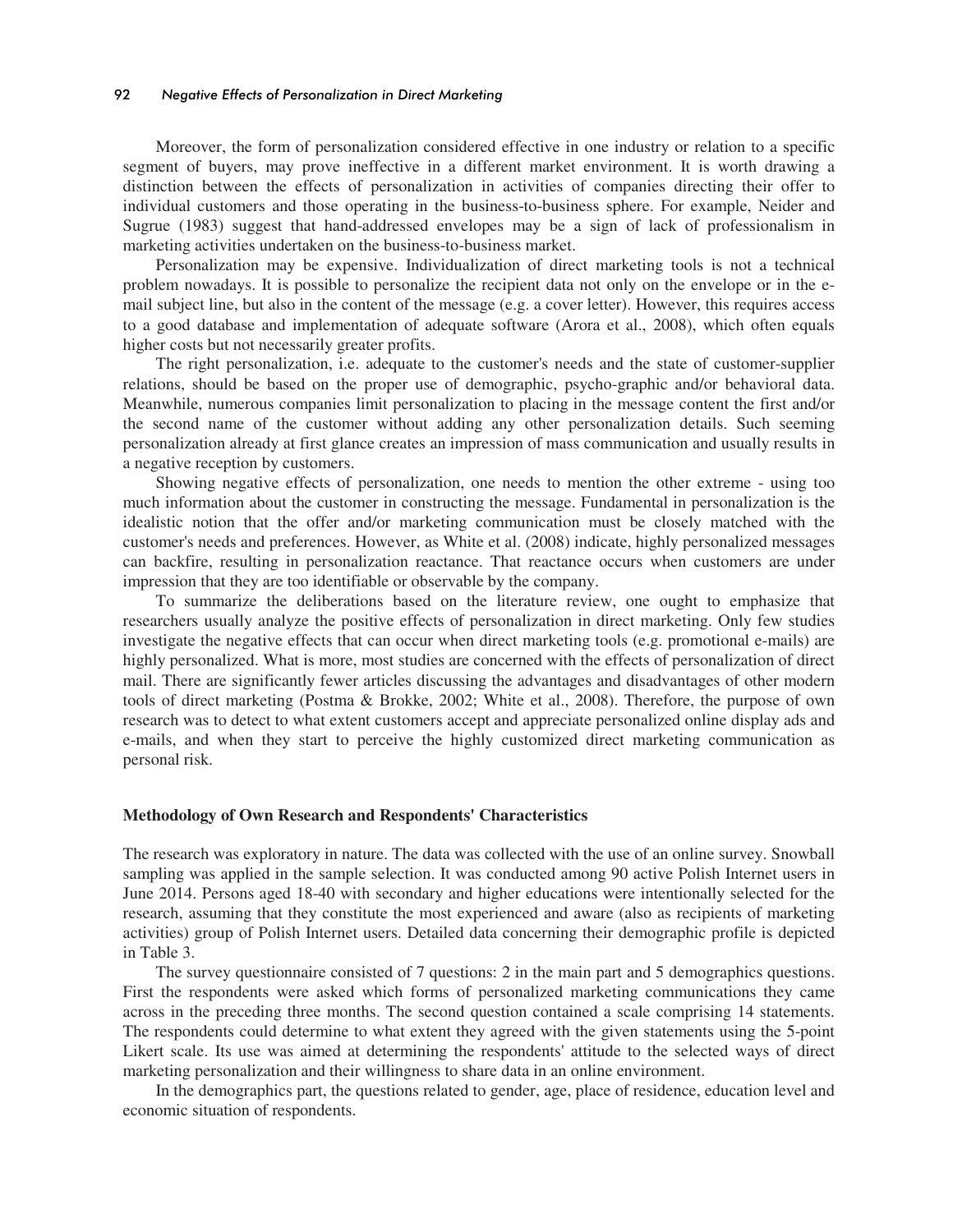| <b>Variable</b>                     | % of respondents                            |      |  |  |
|-------------------------------------|---------------------------------------------|------|--|--|
|                                     | Woman                                       | 75,6 |  |  |
| Gender                              | Man                                         | 24,4 |  |  |
|                                     | 18-20 years old                             | 4,4  |  |  |
|                                     | 21-25 years old                             | 71,1 |  |  |
| Age                                 | 26-30 years old                             | 8,9  |  |  |
|                                     | 31-35 years old                             | 6,7  |  |  |
|                                     | 36 - 40 years old                           | 8,9  |  |  |
|                                     | A rural area                                | 11,1 |  |  |
|                                     | A town with up to 20 thousand inhabitants   | 7,8  |  |  |
| Place of residence                  | A town with 21 to 99 thousand inhabitants   | 8,9  |  |  |
|                                     | A town with 100 to 499 thousand inhabitants | 18,9 |  |  |
|                                     | Town with 500 thousand inhabitants and more | 53,3 |  |  |
| Education                           | Secondary                                   | 22,2 |  |  |
|                                     | Higher                                      | 77,8 |  |  |
|                                     | Very good                                   | 14,4 |  |  |
| Perception of economic<br>situation | Good                                        | 45,6 |  |  |
|                                     | Average                                     | 34,4 |  |  |
|                                     | <b>Bad</b>                                  | 4,4  |  |  |
|                                     | Very bad                                    | 1,2  |  |  |

**Table 3.** Respondents' demographic profile (N=90).

Source: own work based on survey.

# **Opinions on Personalized Marketing Communications Online**

The respondents' statements indicate that they are exposed to various forms of personalization of online advertising. Persons who notice the effects of behavioral targeting constitute the biggest group. Fewer respondents, in the previous 3-month period, came across online advertising containing their name, surname or the content that was relevant to their demographic and geographic data.

**Table 4.** Ways of personalization of online advertising the respondents came across in the preceding 3 months (multiple choice question, N=90)

| <b>Response options</b>                                                             | % of respondents |  |  |
|-------------------------------------------------------------------------------------|------------------|--|--|
| Advertisement's content related to information previously searched online           | 84,4             |  |  |
| Advertisement contained my first name and/or surname                                | 55,6             |  |  |
| Advertisement's content related to my characteristics (e.g. gender, age, education) | 50,0             |  |  |
| Advertisement's content related to my place of residence                            | 46,7             |  |  |
| Advertisement's content related to previous online shopping                         | 22.2             |  |  |

Source: own work based on the survey.

The respondents are aware of their online behaviors being continually monitored. Three-quarters of the respondents have the impression that companies trace their every move on the Internet. Most of them, however, do not notice the results of these observations in the form of a tailor-made marketing offer. Slightly more than 40% of the respondents agreed with the statement that advertisements displayed online match their needs and interests; however, a little more than half (57%) of the respondents believe that online advertising has nothing to do with individual treatment of the customer.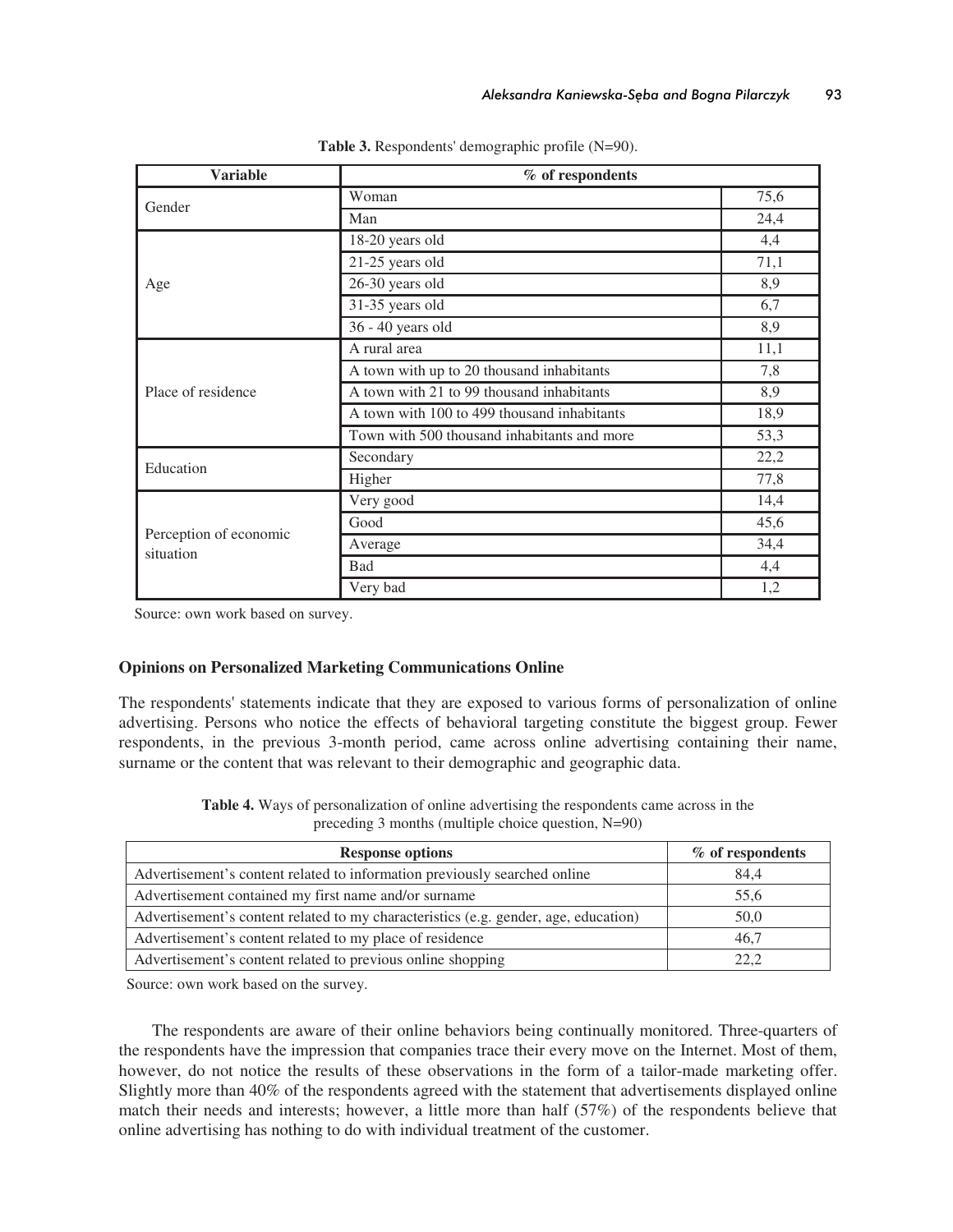| No.            | <b>Statement</b>                                                                                                                                                                              | <b>Strongly</b><br>disagree | <b>Disagree</b> | Neither agree<br>nor disagree | Agree    | <b>Strongly</b><br>agree |
|----------------|-----------------------------------------------------------------------------------------------------------------------------------------------------------------------------------------------|-----------------------------|-----------------|-------------------------------|----------|--------------------------|
| $\mathbf{1}$ . | I get the impression that companies follow my every move online.                                                                                                                              | 5.6%                        | 5.6%            | 13.3%                         | 52,2%    | 23,3%                    |
| 2.             | The content of online advertising matches my needs and interests.                                                                                                                             | 1,1%                        | 20,0%           | 35,6%                         | 32,2%    | 11,1%                    |
| 3.             | I don't mind personalized advertising based on automatically collected<br>information (such as the IP address, previously browsed websites, the time<br>and place of accessing the Internet). | 33,3%                       | 30.0%           | 10.0%                         | 21,1%    | 5,6%                     |
| 4.             | I don't mind personalized advertising based on information I shared<br>voluntarily (e.g. on signing up for a social media portal or on registering a<br>free email account).                  | 17.8%                       | 13.3%           | 18.9%                         | 37.8%    | 12,2%                    |
| 5.             | I usually open promotional e-mails containing my name in the subject line.                                                                                                                    | 60.0%                       | 26,7%           | 4.4%                          | $3.3\%$  | 5,6%                     |
| 6.             | I like it when promotional e-mails include an offer specially prepared for<br>me.                                                                                                             | 33,3%                       | 27.8%           | 23.3%                         | 10.0%    | 5.6%                     |
| 7.             | I like it when companies send me e-mails with special occasion wishes<br>(e.g. birthday wishes).                                                                                              | 35,6%                       | 26,7%           | 21.1%                         | $10.0\%$ | 6,7%                     |
| 8.             | I usually share my real personal data with companies as thanks to this I<br>receive offers/recommendations better suited to my needs.                                                         | 21,1%                       | 26,7%           | 33,3%                         | 13,3%    | 5,6%                     |
| 9.             | I make my real personal data accessible to companies only in exchange for<br>specific benefits (e.g. a money saving coupon, gift, entering a prize draw).                                     | 11,1%                       | 14,4%           | 22,2%                         | 38,9%    | 13,3%                    |

| Table 5. Respondents' opinions on personalization of online advertising (% of respondents) |  |  |  |  |
|--------------------------------------------------------------------------------------------|--|--|--|--|
|--------------------------------------------------------------------------------------------|--|--|--|--|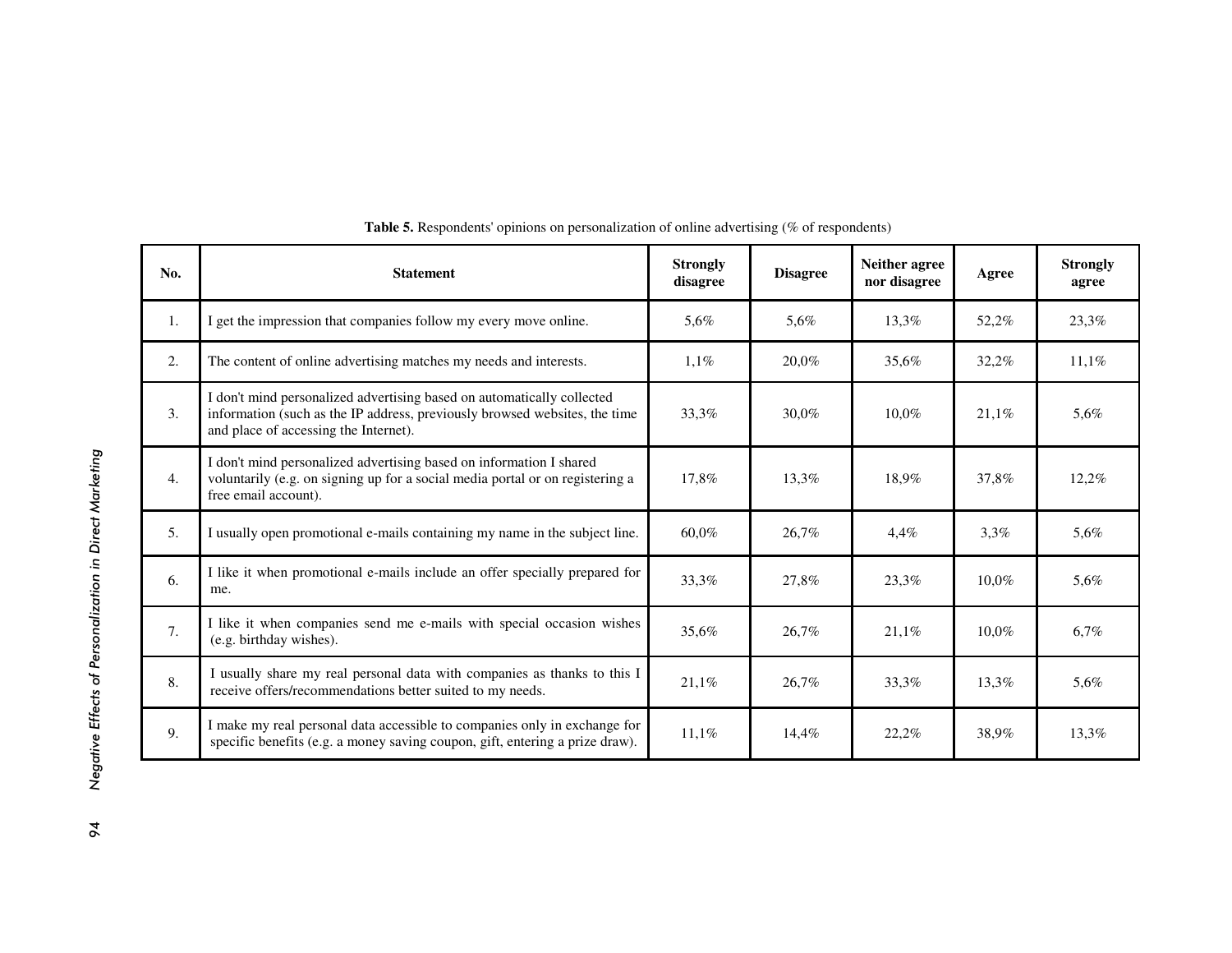| 8                                             |     |                                                                                                     |       |       |       |          |       |
|-----------------------------------------------|-----|-----------------------------------------------------------------------------------------------------|-------|-------|-------|----------|-------|
|                                               |     |                                                                                                     |       |       |       |          |       |
| Aleksandra Kaniewska-Sęba and Bogna Pilarczyk |     |                                                                                                     |       |       |       |          |       |
|                                               | 10. | I share my personal data only with trustworthy companies.                                           | 7,8%  | 7,8%  | 15,6% | 48,9%    | 20,0% |
|                                               | 11. | I avoid revealing real personal data in order to protect my privacy.                                | 10,0% | 12,2% | 15,6% | $40,0\%$ | 22,2% |
|                                               | 12  | I treat every promotional e-mail, even if it seems to be personalized, as<br>spam.                  | 5,6%  | 11,1% | 16,7% | 30,0%    | 36,7% |
|                                               | 13  | I think that online advertising has nothing to do with individual treatment<br>of the customer.     | 6,7%  | 12,2% | 24,4% | 30,0%    | 26,7% |
|                                               | 14  | I get annoyed by advertisements persuading me to revisit e-shops whose<br>offer I recently browsed. | 8,9%  | 6,7%  | 21,1% | 36,7%    | 26,7% |

Source: own work based on the survey.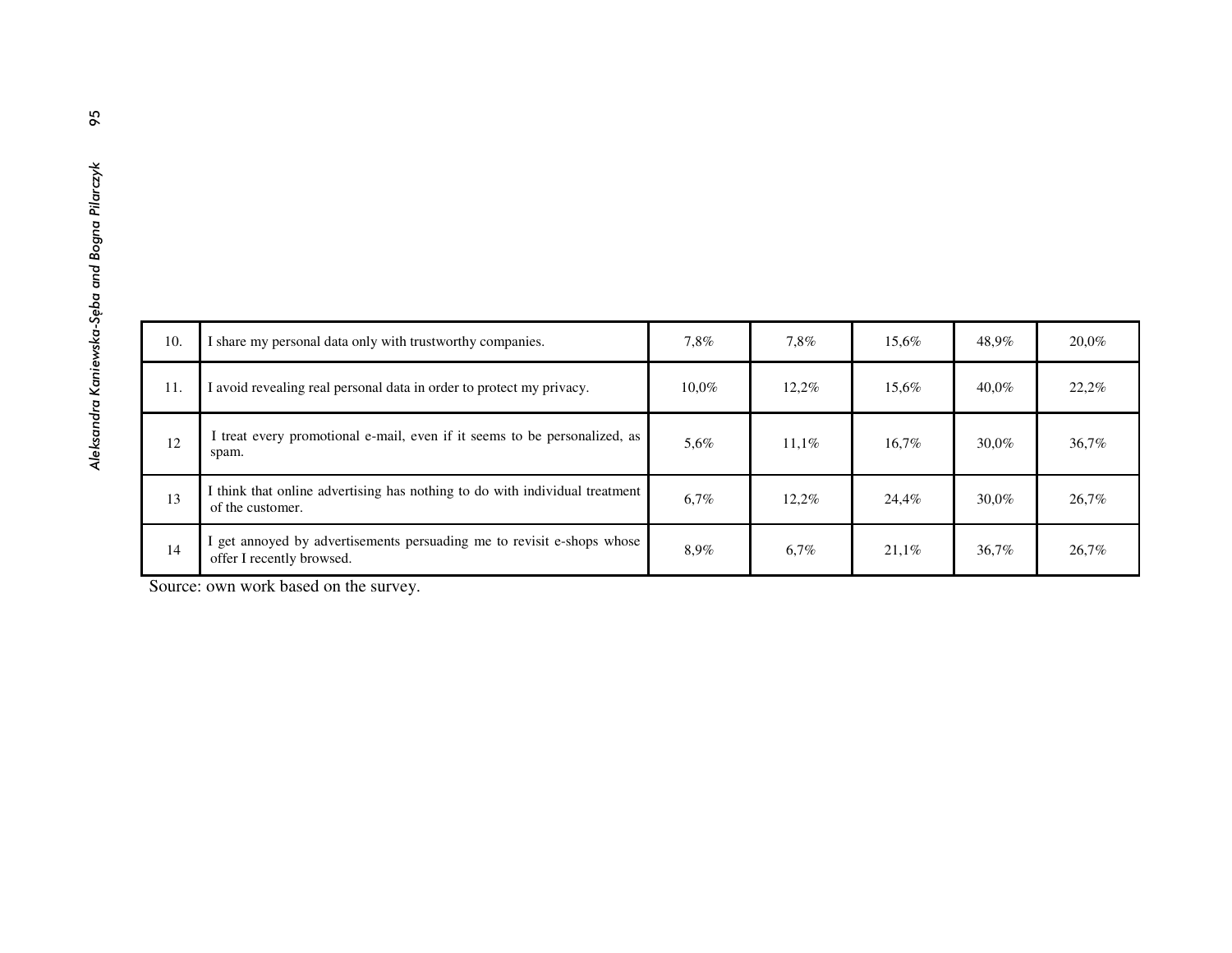#### 96 *Negative Effects of Personalization in Direct Marketing*

Based on the survey results one can also state that active Internet users are fairly skeptical about personalization of online marketing communication. They set rather clear boundaries as far as sharing data is concerned. Half of them accept personalized advertising based on information shared voluntarily (e.g. on registering in a social media portal or when setting up a free email account). Almost half the size (27%) is the group of persons who agree on personalization of the message based on information collected automatically (such as IP address, previously viewed websites, time and place of accessing the Internet). The confirmation of the Internet users' reluctance to personalization of advertising, on the basis of an analysis of Internet behaviors, is their attitude towards advertisements persuading users to re-visit eshops whose offer they had recently browsed. Nearly two-thirds of the respondents are irritated when such type of advertisements gets displayed.

It is not surprising therefore that respondents try to protect their privacy and are rather unwilling to make their real personal data available to companies in order to receive an offer that is better matched to their needs. Almost two-thirds of the respondents avoid revealing real personal data for the purpose of protecting their privacy. And 7 out of 10 respondents declare that they reveal their true personal data only to trustworthy companies. What is interesting, respondents' sensitivity to protecting their privacy decreases when additional benefits are at stake (e.g. a money saving coupon, gift or entry in a prize draw). When this is the case, more than half of the respondents are willing to pass on their personal information to the company.

One of the simplest (in the era of informational technology) and at the same time one of the most frequently used way of personalizing promotional e-mailing - placing the recipient's name in the message subject line, is not effective in the light of the respondents' declarations. Barely 9% of respondents open such e-mails. The respondents do not "appreciate" also other, more advanced, e-mail personalization techniques. Only 16% of them agreed with the statement "I like it when promotional e-mails include an offer specially prepared for me". A similar percentage (17%) like receiving e-mails with special occasion wishes from the company. Nevertheless, two-thirds of the respondents treat every, even personalized, email as spam (see Table 5.).

### **Conclusions**

It is generally accepted that personalization of marketing activities (including direct marketing ones) provides nothing but benefits for both the marketer and customer. The literature review as well as results of own research suggests that such "unquestioning" approach is not justified. Personalization in direct marketing can also produce negative results - it can evoke in customers a sense of having their privacy violated, reluctance to share information and, consequently, result in the negative perception of the personalized tools.

Results of the conducted research show that such a situation can be observed in an online environment. Young, proactive, educated Internet users are rather skeptical about personalized display ads and e-mails. What is interesting is the fact that they do notice the efforts of companies trying to match the advertising content to a specific person, yet they do not treat it as an indication of individual approach to the customer. They respond to online personalization rather negatively and perceive it as feigned personalization and/or invasion of privacy.

### **Future research**

The research was exploratory in nature. It would be worthwhile to conduct it on a larger scale - on a sample of Internet users representative both in terms of the number and the selected features. Analyzing the relationship between declarations and demographic as well as social characteristics could be the basis for a new segmentation of Polish Internet users.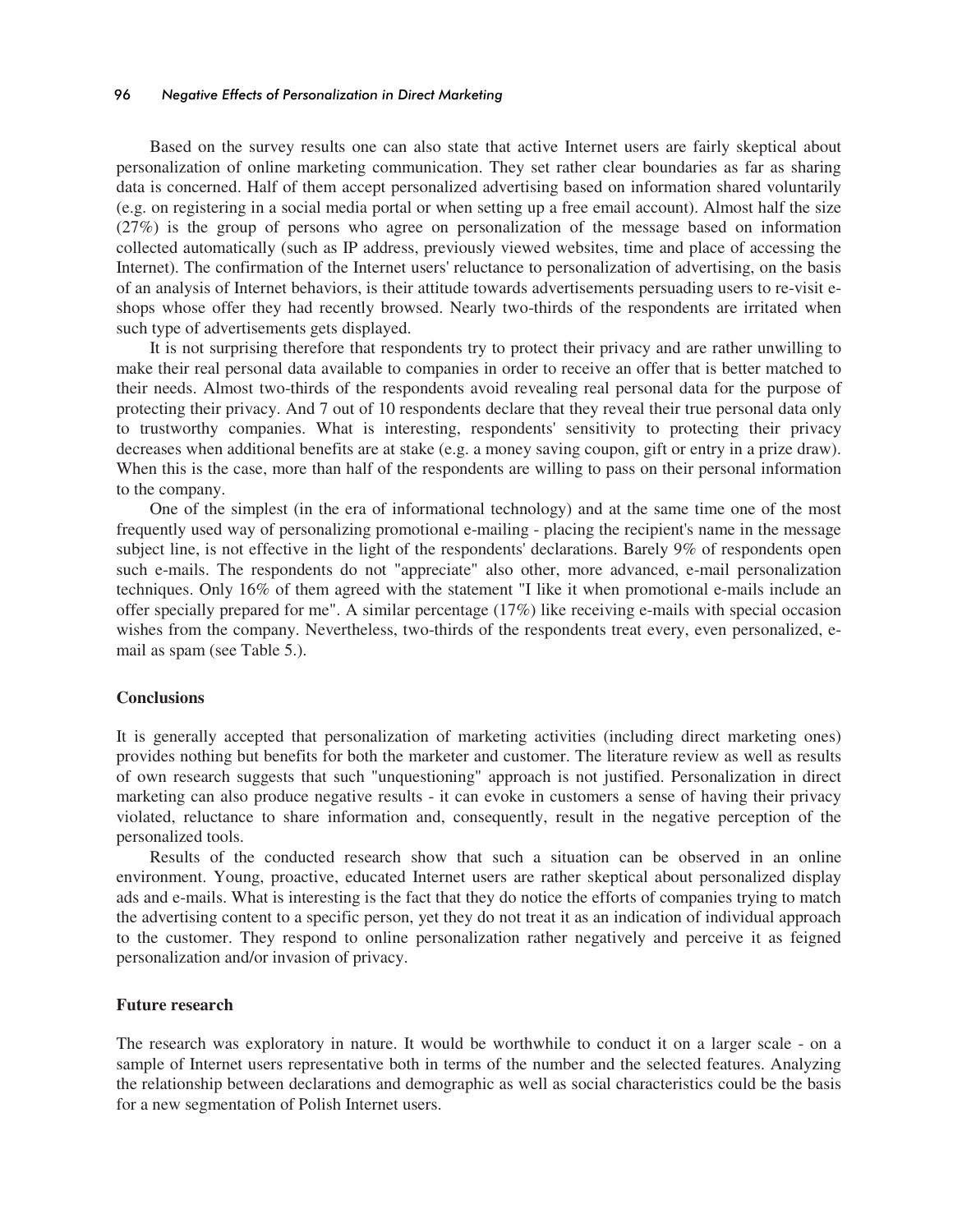The research was based on declarations of respondents. It would be worth therefore conducting additional field experiments whose results would show how Internet users react in an online environment to various forms of personalization of marketing communication.

### **References**

- 1. Arora, N., Dreze, X., Ghose, A., Hess, J., Iyengar, R., Jing, B., et al. (2008). Putting one-to-one marketing to work: Personalization, customization, and choice. *Marketing Letters, 19*(3/4), 305-321.
- 2. Byrom, J., & Bennison, D. (2000). The effect of personalisation on mailed questionnaire response rates.*International Journal of Market Research, 42*(3), 357-358.
- 3. Childers, T. L., Pride, W. M., & Ferrell, O. C. (1980). A Reassessment of the Effects of Appeals on Response to Mail Surveys.*Journal of Marketing Research (JMR), 17*(3), 365-370.
- 4. Clark, G. L., & Kaminski, P. F. (1988). How to get more for yourmoney in mail surveys.*Journal of Business & Industrial Marketing*, 3(1), 17 - 23.
- 5. Coner, A. (2003). Personalization and customization in financial portals. *Journal ofAmerican Academy of Business, 2*(2), 498-504.
- 6. Cycyota, C. S., & Harrison, D. A. (2002). Enhancing Survey Response Rates at the Executive Level: Are Employee- or Consumer-Level Techniques Effective?*Journal of Management, 28*(2), 151-176.
- 7. Dillman, D. A. (1978). *Mail and telephone surveys*. New York, NY: John Wiley & Sons.
- 8. Forsythe, J. B. (1977). Obtaining Cooperation in a Survey of Business Executives.*Journal of Marketing Research (JMR), 14*(3), 370-373.
- 9. Gendall, P., Hoek, J., & Brennan, M. (1998). The tea bag experiment: more evidence on incentives in mail surveys. *Journal of the Market Research Society, 40*(4), 347-351.
- 10. Hanson, W. (2000). *Principals Of Internet Marketing*. Cincinnati, OH: South Western.
- 11. Helgeson, J. G. (1994). Receiving and Responding to a Mail Survey: A Phenomenological Examination. *Journal of the Market Research Society, 36*(4), 339-349.
- 12. Imhoff, C., Loftis, L., & Geiger, J. G. (2001). *Building the Customer-Centric Enterprise: Data Warehousing Techniques for Supporting Customer Relationship Management*. New York, NY: Jonh Wiley & Sons.
- 13. James, E. L., & Hairong, L. (1993). Why Do Consumers Open Direct Mail. *Journal of Direct Marketing, 7*(2), 34-40.
- 14. Larson, P. D., & Chow, G. (2003). Total cost/response rate trade-offs in mail survey research: impact of follow-up mailings and monetary incentives. *Industrial Marketing Management, 32*(7), 533-537.
- 15. Little Jr, T. E., & Pressley, M. M. (1980). A Multifactor Experiment on the Generalizability of Direct Mail Advertising Response Techniques to Mail Survey Design. *Journal of the Academy of Marketing Science, 8*(4), 390-404.
- 16. Malthouse, E. C., & Elsner, R. (2006). Customisation with crossed-basis sub-segmentation. *Journal of Database Marketing & Customer Strategy Management, 14*(1), 40-50.
- 17. McCoy, M., & Hargie, O. (2007). Effects of personalization and envelope color on response rate, speed and quality among a business population. *Industrial Marketing Management, 36*(6), 799-809.
- 18. Neider, L. L., & Sugrue, P. K. (1983). Addressing Procedures as a Mail Survey Response Inducement Technique.*Journal of the Academy of Marketing Science, 11*(4), 455-460.
- 19. Peppers, D., & Rogers, M. (1997). *Enterprise One-to-one:Tool for Competing in the Interactive Age*. New York, NY: Double Day.
- 20. Peppers, D., Rogers, M., & Dorf, B. (1999). *The One to One Fieldbook: The Complete Toolkit For Implementing a 1 to 1 Program*. New York, NY: Double Day.
- 21. Porter, S. R., & Whitcomb, M. E. (2003). The impact of contact type on web survey response rates. *Public Opinion Quarterly*, 579-588.